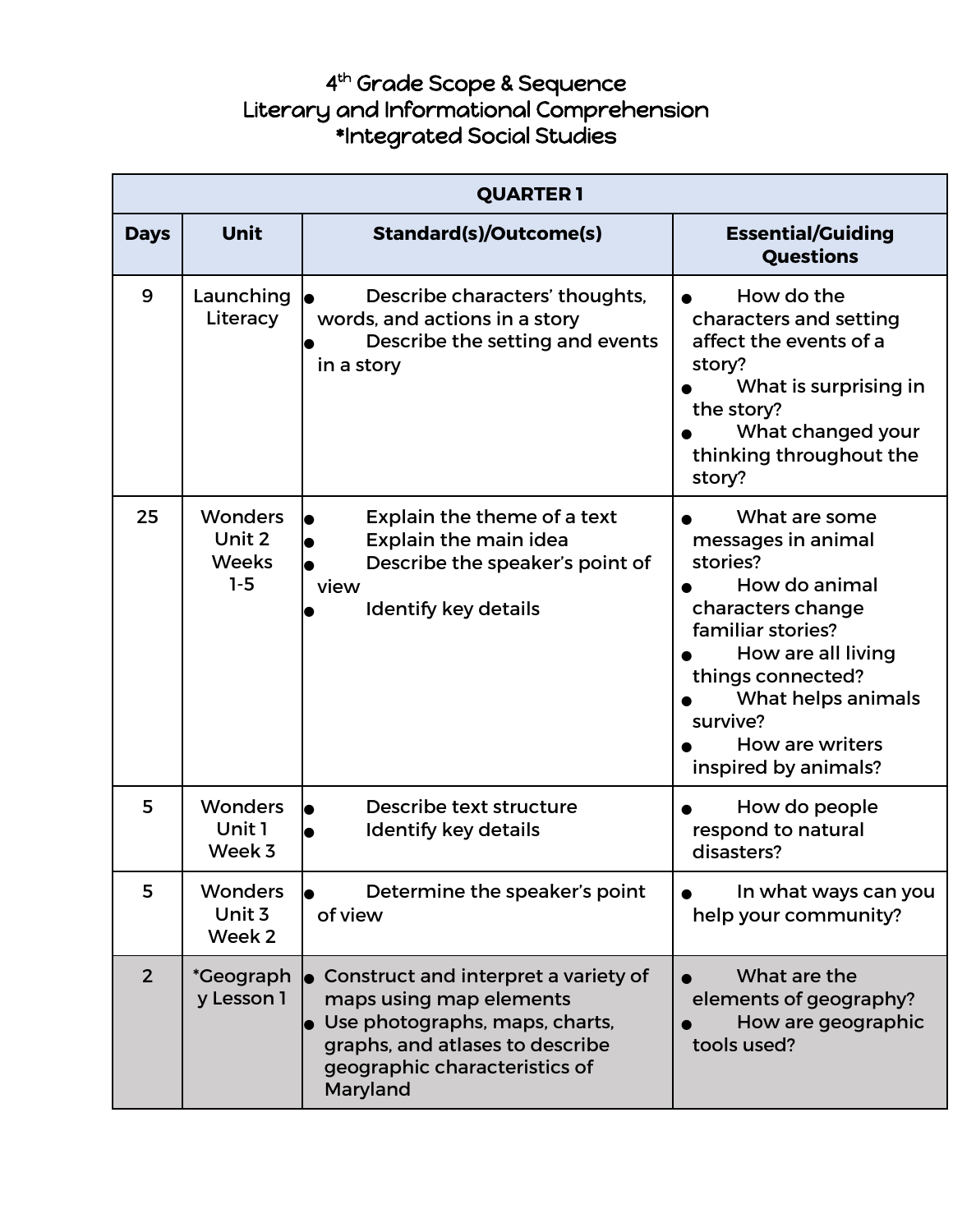|                 |                                 | $\bullet$ Explain how text features contribute<br>to understanding of text                                                                                                                                                                                                                                                                                        |                                                                                                                                                                                                                                                     |
|-----------------|---------------------------------|-------------------------------------------------------------------------------------------------------------------------------------------------------------------------------------------------------------------------------------------------------------------------------------------------------------------------------------------------------------------|-----------------------------------------------------------------------------------------------------------------------------------------------------------------------------------------------------------------------------------------------------|
| 10 <sup>°</sup> | <i>*</i> Geograph<br>y Lesson 2 | <b>Identify and locate</b><br>natural/physical and human-made<br>features of Maryland<br><b>Compare physical</b><br>characteristics of the regions of<br><b>Maryland and the United States</b><br>Determine the main idea and<br>key details of a text<br><b>Summarize the text</b><br>Determine the meaning of<br>general academic and domain-<br>specific words | Where can examples<br>of different land and<br>water forms be found in<br><b>Maryland and the United</b><br>States?<br>What three regions<br>are located in Maryland<br><b>How are Maryland</b><br>and the United States<br>geographically similar? |

|                            | <b>QUARTER 2</b>        |                                                                                                                                                                                                                                                                                                                                                                                                                                                                                                             |                                                                                                                                                                        |  |
|----------------------------|-------------------------|-------------------------------------------------------------------------------------------------------------------------------------------------------------------------------------------------------------------------------------------------------------------------------------------------------------------------------------------------------------------------------------------------------------------------------------------------------------------------------------------------------------|------------------------------------------------------------------------------------------------------------------------------------------------------------------------|--|
| <b>Day</b><br>$\mathbf{s}$ | Unit                    | Standard(s)/Outcome(s)                                                                                                                                                                                                                                                                                                                                                                                                                                                                                      | <b>Essential/Guiding</b><br><b>Questions</b>                                                                                                                           |  |
| 4                          | *MD Past  <br>Lesson1   | Examine and describe the unique<br>and diverse cultures of early Native<br><b>American societies</b><br>Give examples of barter exchanges<br>of goods/services in Maryland<br>Identify the development of<br>indigenous societies from the Paleo<br>Indians to the Woodland Indians<br>Determine the main idea and key<br>details of a text<br>Draw inferences from details in the<br>text<br>Explain events in a historical text<br>Determine the meaning of general<br>academic and domain-specific words | How do people<br>adapt to, modify, and<br>impact the natural<br>environment?<br>How did geographic<br>characteristics influence<br>settlement patterns in<br>Maryland? |  |
| $\overline{2}$             | *MD Past lo<br>Lesson 2 | Differentiate between primary and<br>secondary sources<br>Compare/contrast firsthand and<br>secondhand accounts of the same<br>event/topic<br>Gather and read print sources such<br>as text books, government documents,<br>timelines, and websites                                                                                                                                                                                                                                                         | How do people<br>adapt to, modify, and<br>impact the natural<br>environment?<br>What can be learned<br>from primary and<br>secondary sources?                          |  |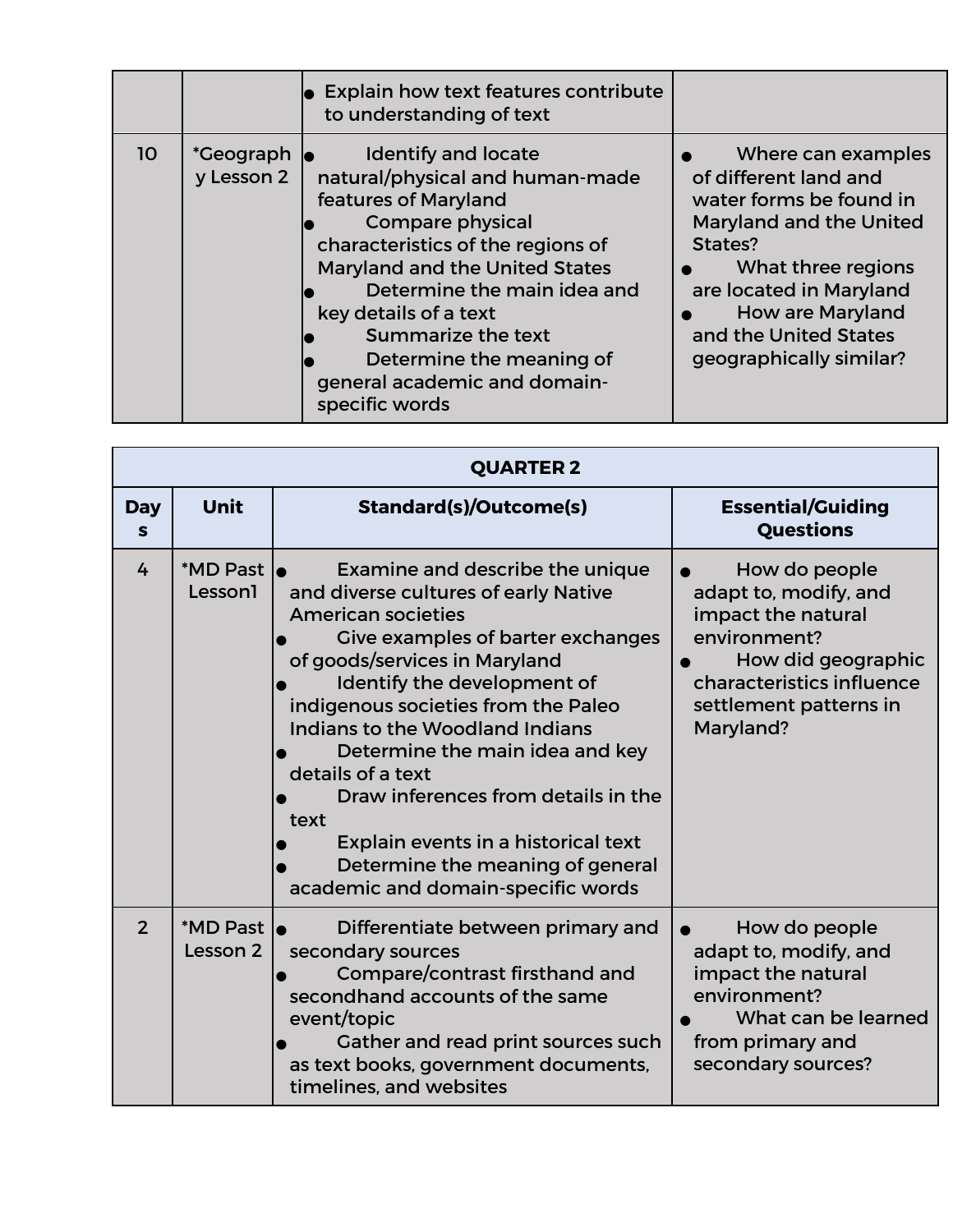|                |                         | Read and obtain information from<br>texts representing diversity in content,<br>culture, authorship, and perspective<br>Define how culture influences<br>people<br>Cite examples of how cultures<br>borrow and share traditions<br>Locate and gather information<br>from non-print sources<br>Determine the meaning of general<br>academic and domain-specific words                                                                                                                                                      |                                                                                                                                                                             |
|----------------|-------------------------|---------------------------------------------------------------------------------------------------------------------------------------------------------------------------------------------------------------------------------------------------------------------------------------------------------------------------------------------------------------------------------------------------------------------------------------------------------------------------------------------------------------------------|-----------------------------------------------------------------------------------------------------------------------------------------------------------------------------|
| $\overline{2}$ | *MD Past le<br>Lesson 3 | Explain how geographic<br>characteristics influenced settlement<br>patterns in Maryland and the United<br><b>States</b><br>Identify the reasons for the<br>movement of people to, from, and<br>within Maryland and the United States<br>Explain events, ideas, and concepts<br>in a historical text<br>Interpret information presented<br>visually, orally, or quantitatively and<br>explain how it contributes to the<br>understanding of text<br>Determine the meaning of general<br>academic and domain-specific words | How do people<br>adapt to, modify, and<br>impact the natural<br>environment?<br>What are the<br>differences among<br>physical, human, and<br>geographic<br>characteristics? |
| $\overline{3}$ | *MD Past lo<br>Lesson 4 | Describe the contributions of past<br>Maryland leaders, individuals, and<br>groups<br>Explain how and why the Maryland<br>colony was established, including<br>political and economic motives for<br>coming to the New World<br>Determine the main idea and key<br>details of a text<br>Determine the meaning of general<br>academic and domain-specific words<br>Describe the overall text structure<br>Integrate information from two<br>text on the same topic                                                         | How and why does a<br>colony begin?                                                                                                                                         |
| 2              | *MD Past 1<br>Lesson 5  | Compare the early cultures of the<br>Native Americans with the European<br>settlers and their influences on each                                                                                                                                                                                                                                                                                                                                                                                                          | <b>How did the Native</b><br><b>Americans and European</b><br>settlers influence each                                                                                       |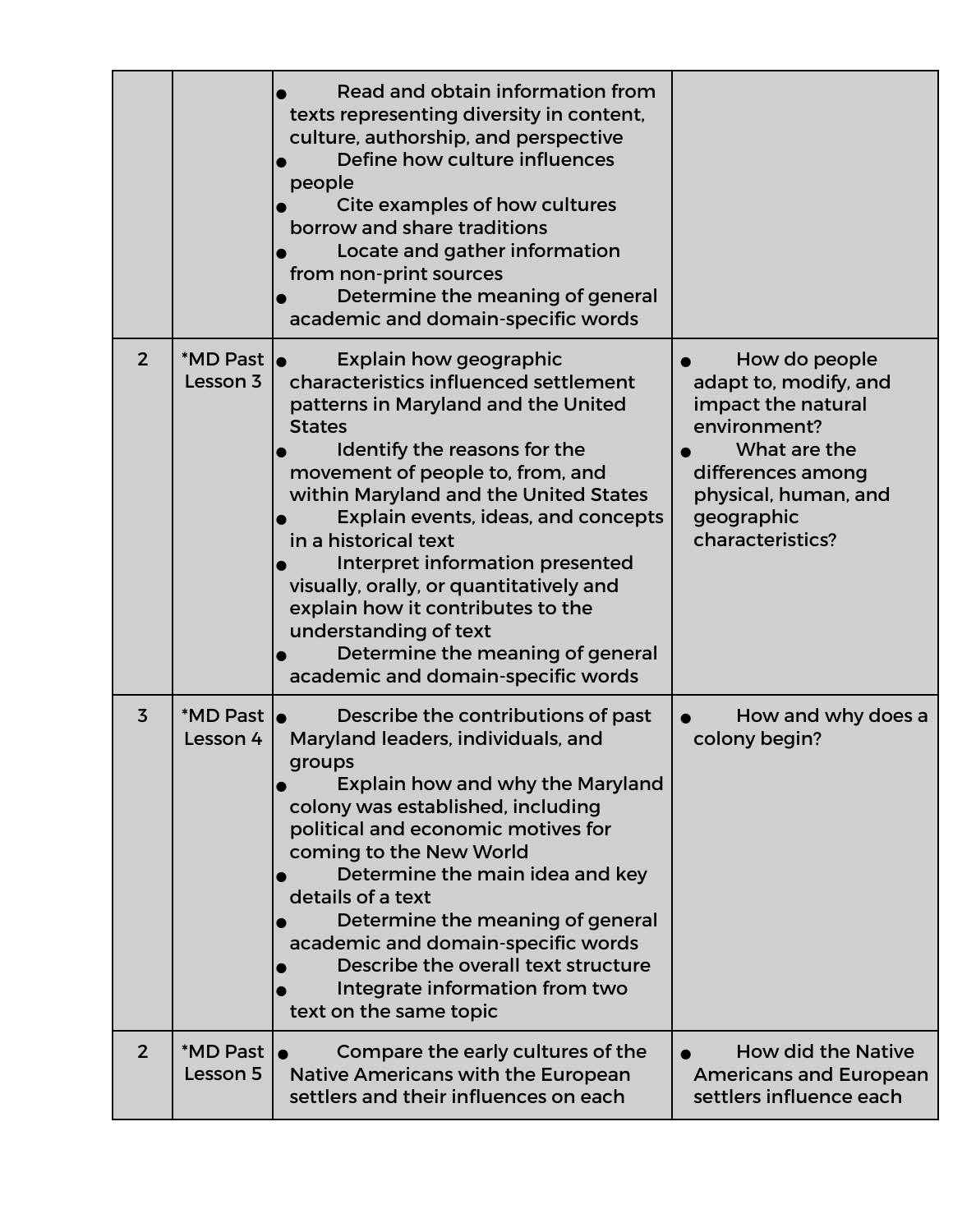|                |                                        | other<br>Compare the development of<br>places and regions<br>Determine the main idea and key<br>details of a text<br>Determine the meaning of general<br>academic and domain-specific words<br>Interpret information presented<br>visually, orally, or quantitatively and<br>explain how it contributes to the<br>understanding of text                                                                            | other?                                                                                                         |
|----------------|----------------------------------------|--------------------------------------------------------------------------------------------------------------------------------------------------------------------------------------------------------------------------------------------------------------------------------------------------------------------------------------------------------------------------------------------------------------------|----------------------------------------------------------------------------------------------------------------|
| $\overline{2}$ | *MD Past lo<br>Lesson 6                | Describe how the colony of<br>Maryland was established and governed<br>Describe contributions of 17 <sup>th</sup><br>century English settlers who influenced<br>early political structures<br>Describe the social, political, and<br>religious character of the earliest<br>colonies<br>Determine the meaning of general<br>academic and domain-specific words                                                     | What is the role of<br>government?<br>How do individuals<br>and groups participate in<br>the political system? |
| 5              | *MD Past  <br>Lesson 7                 | Analyze how colonial law<br>influenced individuals in Maryland and<br>other colonies<br>Describe the contributions of<br>individuals and groups<br><b>Explain how indentured servants</b><br>impacted the economy<br>Determine the main idea and key<br>details of a text<br>Determine the meaning of general<br>academic and domain-specific words<br>Explain events, ideas, and concepts<br>in a historical text | How do individuals<br>and societies change<br>over time?                                                       |
| 5              | *MD Past $\vert_{\bullet}$<br>Lesson 8 | Describe the social, political, and<br>religious character of the earliest<br>colonies<br>Describe the contribution of<br>individuals and groups<br>Describe the similarities and<br>differences of religious, ethnic, and<br>economic groups in colonial and<br>contemporary times                                                                                                                                | How did social,<br>political, and religious<br>groups impact the<br>development of<br>colonies?                |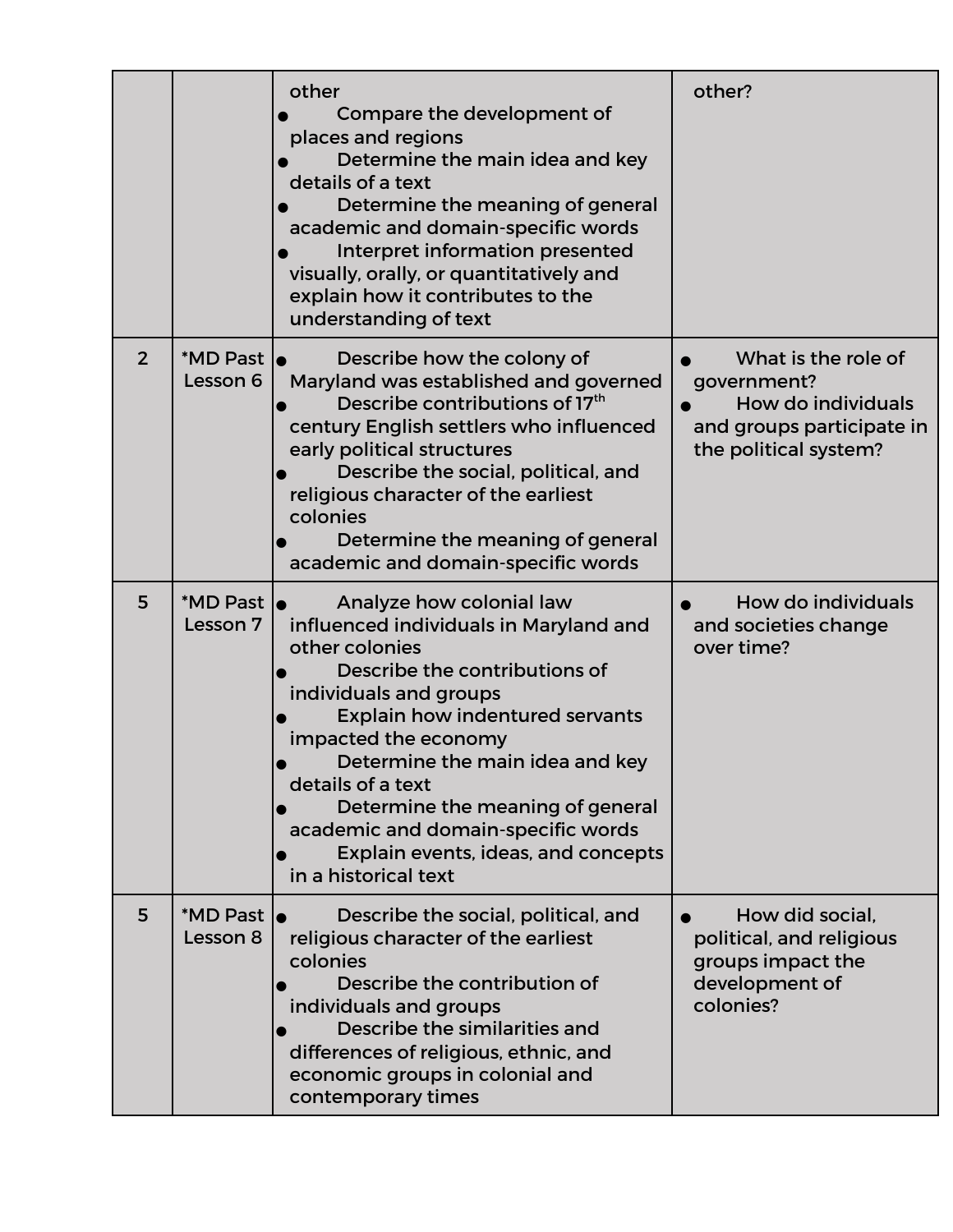|    |                                       | Determine the main idea and key<br>details of a text<br>Determine the meaning of general<br>academic and domain-specific words |                                                                                                     |
|----|---------------------------------------|--------------------------------------------------------------------------------------------------------------------------------|-----------------------------------------------------------------------------------------------------|
| 10 | Wonders lo<br>Unit 4<br>Weeks 2-<br>3 | Describe the narrator's point of<br>view<br><b>Identify key details</b>                                                        | Why do people run<br>for public office?<br>How do inventions<br>and technology affect<br>your life? |
| 5  | Wonders lo<br>Unit 3<br>Week 3        | Identify the author's purpose<br>Explain the author's point of view                                                            | How can one person<br>make a difference?                                                            |

|                  | <b>Quarter 3</b>           |                                                                                                                                                                                                                                                                                                                                                                                                                                                                                              |                                                                                            |  |
|------------------|----------------------------|----------------------------------------------------------------------------------------------------------------------------------------------------------------------------------------------------------------------------------------------------------------------------------------------------------------------------------------------------------------------------------------------------------------------------------------------------------------------------------------------|--------------------------------------------------------------------------------------------|--|
| <b>Day</b><br>S. | <b>Unit</b>                | Standard(s)/Outcome(s)                                                                                                                                                                                                                                                                                                                                                                                                                                                                       | <b>Essential/Guiding</b><br><b>Questions</b>                                               |  |
| 4                | *MD Past le<br>Lesson 9    | Describe the differing historical<br>conflicts (Loyalists and Patriots)<br><b>Describe Maryland colonists'</b><br>reactions to changing economic<br>policies using events that lead to the<br><b>American Revolutionary War</b><br>Explain the interactions between<br>the colonists and British during the Pre-<br><b>Revolutionary period</b><br>Summarize the text<br>Determine the meaning of general<br>academic and domain-specific words or<br>phrases<br>Describe the text structure | What are the basic<br>ideas of a democracy?<br>What creates<br>conflict and<br>compromise? |  |
| $\overline{2}$   | *MD Past  <br>Lesson<br>10 | <b>Explain the role of Marylanders</b><br>who influenced the building of our new<br>nation<br>Analyze perspectives and policies<br>in Maryland regarding historic and<br>current public issues<br>Explain events, procedures, ideas,<br>or concepts in a historical text                                                                                                                                                                                                                     | What creates<br>conflict and<br>compromise?                                                |  |
| 4                | *MD Past le<br>Lesson 11   | Describe Maryland's role in the War<br>of 1812                                                                                                                                                                                                                                                                                                                                                                                                                                               | How do groups and<br>individuals contribute to                                             |  |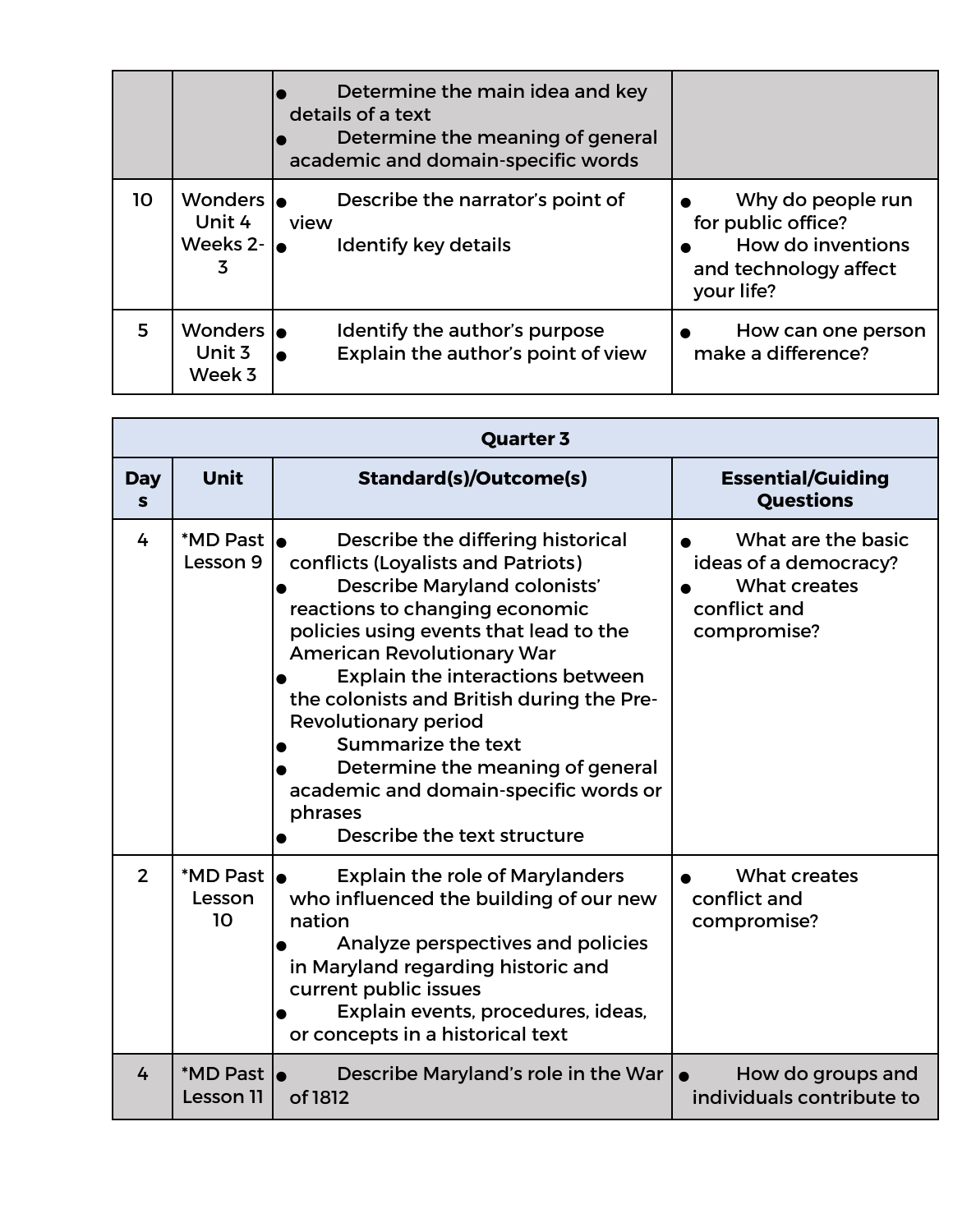|                |                          | Describe in depth a character,<br>setting, or event in a story<br>Explain major differences between<br>poems, drama, and prose, and refer to<br>the structural elements of a poem<br>Make connections between the<br>text of a story and a visual or oral<br>presentation of the text, identifying<br>where each version reflects specific<br>descriptions and directions in the text<br>Compare and contrast firsthand<br>and secondhand accounts of the same<br>event                                                                                                                                                                                                                                                       | changes in society?                                                                                                  |
|----------------|--------------------------|-------------------------------------------------------------------------------------------------------------------------------------------------------------------------------------------------------------------------------------------------------------------------------------------------------------------------------------------------------------------------------------------------------------------------------------------------------------------------------------------------------------------------------------------------------------------------------------------------------------------------------------------------------------------------------------------------------------------------------|----------------------------------------------------------------------------------------------------------------------|
| $\overline{2}$ | *MD Past<br>Lesson<br>12 | Describe the importance of<br>changes in industry, transportation,<br>education, rights, and freedoms in<br>Maryland<br>Refer to details in the text when<br>drawing inferences<br>Explain events, ideas, or concepts<br>in a historical text                                                                                                                                                                                                                                                                                                                                                                                                                                                                                 | How do individuals<br>and societies change<br>over time?                                                             |
| $\overline{2}$ | *MD Past<br>Lesson 13    | Explain how changes in<br>transportation and communication led<br>to the growth and development of<br>towns and cities in Maryland and the<br><b>United States</b><br>Describe the transportation and<br>communication networks for the<br>movement of people, foods, and ideas<br>to, from, and within Maryland<br><b>Explain how available resources</b><br>determine which careers are more<br>common in one region<br>Refer to details in the text when<br>drawing inferences<br>Interpret information presented<br>visually, orally, or quantitatively and<br>explain how it contributes to the<br>understanding of text<br>Explain how an author uses<br>reasons and evidence to support<br>particular points in a text | How do individuals<br>and societies change<br>over time?<br>Why do individuals<br>and societies change<br>over time? |
| $\overline{3}$ | *MD Past                 | Describe the establishment of                                                                                                                                                                                                                                                                                                                                                                                                                                                                                                                                                                                                                                                                                                 | <b>What causes conflict</b>                                                                                          |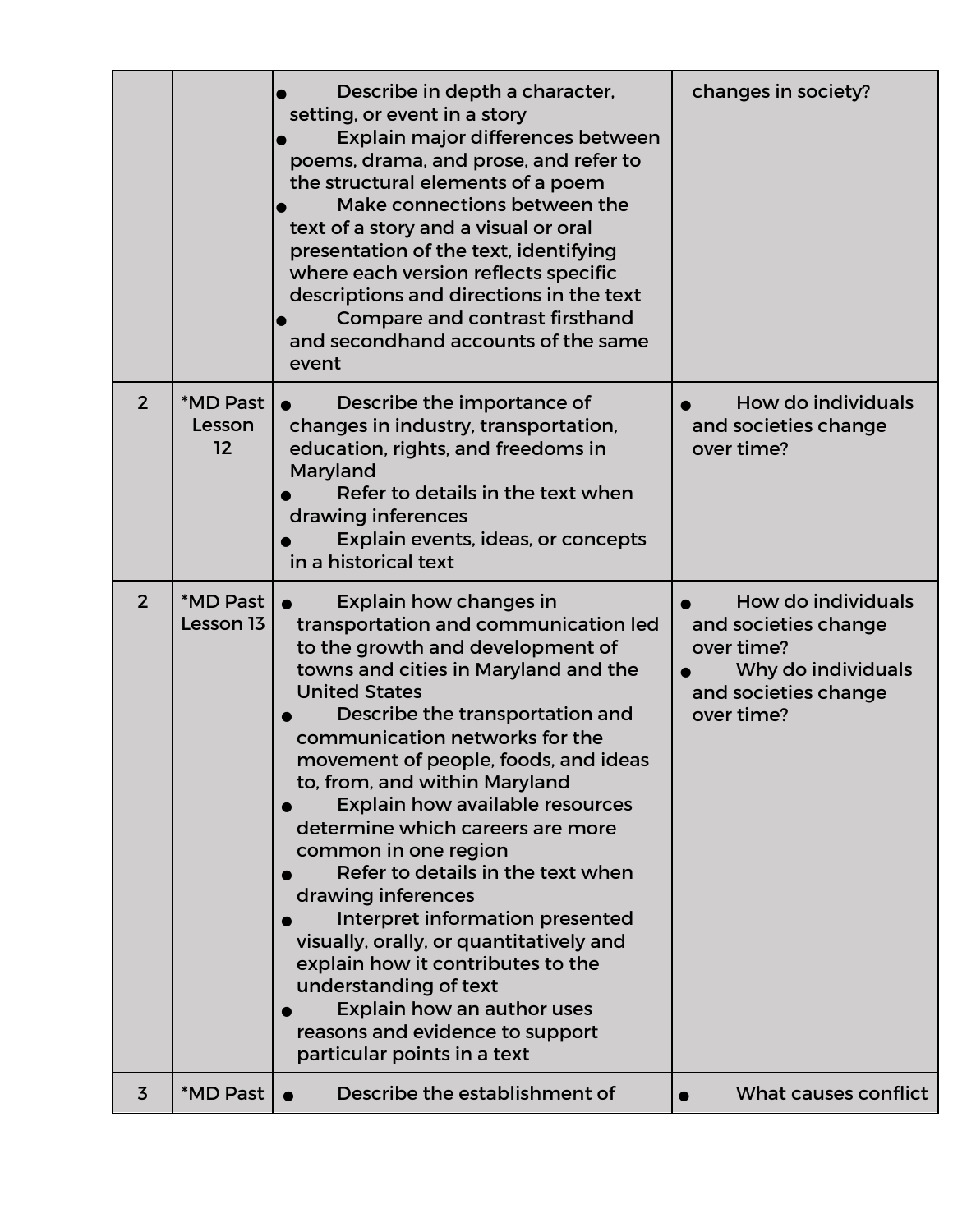|             | Lesson<br>14                 | slavery and how it shaped life in<br>Maryland<br>Compare the lives of slave families<br>and free Blacks<br>Describe the anti-slavery<br>movement in Maryland<br>Describe the growth of the<br><b>Underground Railroad</b><br>Identify the main idea and key<br>details of a text<br>Refer to details in the text when<br>drawing inferences<br>Make connections between the<br>text of a story and a visual or oral<br>presentation of the text, identifying<br>where each version reflects specific<br>descriptions and directions in the text<br>Compare and contrast the<br>treatment of similar themes and topic<br>in stories and traditional literature from<br>different cultures<br>Determine the meaning of words<br>and phrases as they are used in a text | between individuals and<br>groups?                                    |
|-------------|------------------------------|----------------------------------------------------------------------------------------------------------------------------------------------------------------------------------------------------------------------------------------------------------------------------------------------------------------------------------------------------------------------------------------------------------------------------------------------------------------------------------------------------------------------------------------------------------------------------------------------------------------------------------------------------------------------------------------------------------------------------------------------------------------------|-----------------------------------------------------------------------|
| 5           | *MD Past<br>Lesson<br>15     | Describe the economic interests in<br>Maryland<br>Explain why loyalties to the North<br>and South were divided in Maryland<br>Identify the main idea and key<br>details of a text<br>Explain how an author uses<br>reasons and evidence to support<br>particular points in a text                                                                                                                                                                                                                                                                                                                                                                                                                                                                                    | How do groups and<br>individuals contribute to<br>changes in society? |
| $10-$<br>15 | <b>Novel</b><br><b>Study</b> | Describe the establishment of<br>slavery and how it shaped life in<br>Maryland<br>Compare the lives of slave families<br>and free Blacks<br>Describe in detail a character.<br>setting, or event in a story<br>Compare and contrast the<br>treatment of similar themes, topics,<br>and patterns of events in stories from<br>different cultures                                                                                                                                                                                                                                                                                                                                                                                                                      | How do ordinary<br>people overcome<br>difficult challenges?           |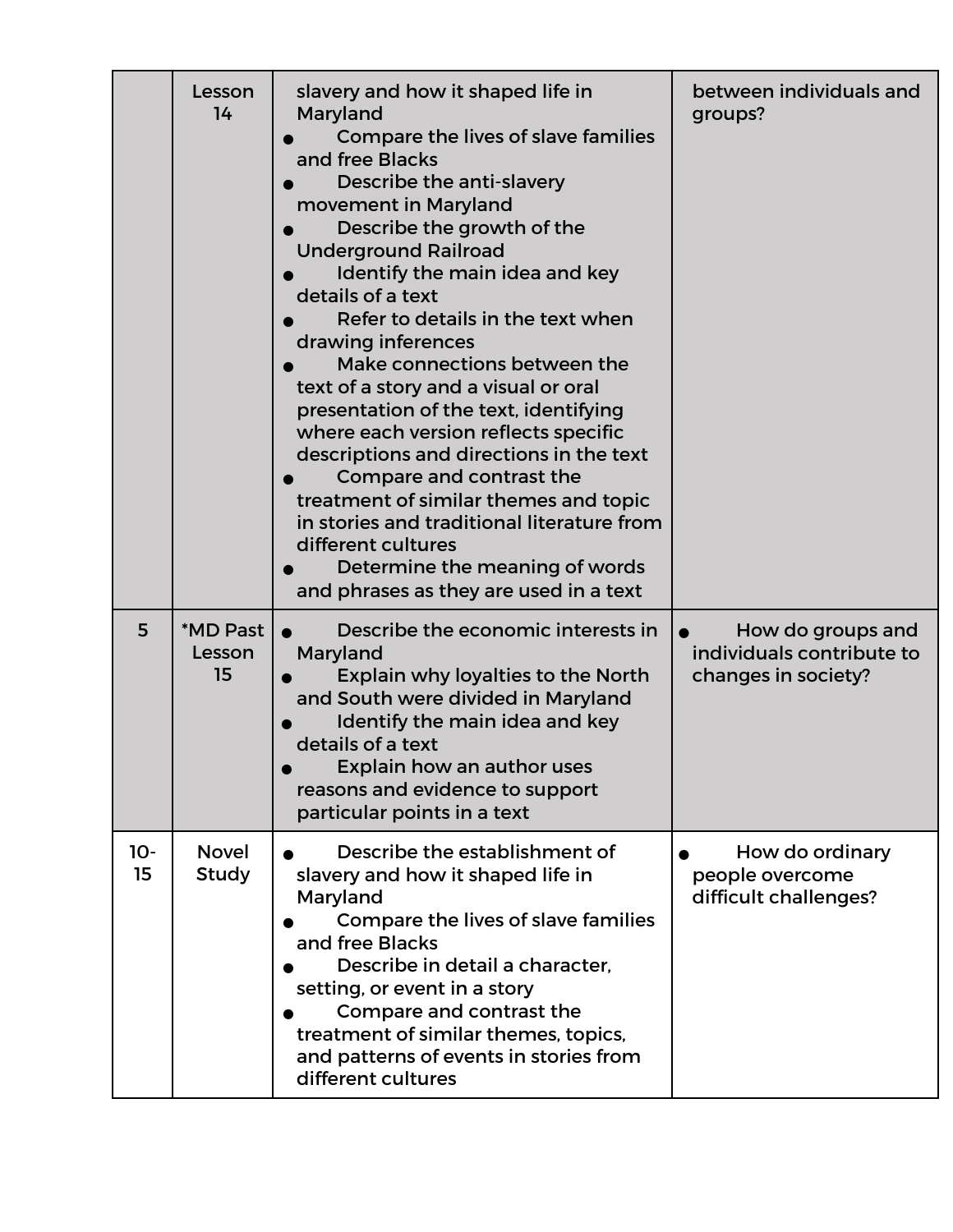| Demonstrate understanding of<br>figurative language, word relationships, |
|--------------------------------------------------------------------------|
| and nuances in word meanings                                             |

|                 |                                           | <b>Quarter 4</b>                                                                                                                                                                                                                                                                                                                                                                                                                                                                                                                                                                                                                                                                                  |                                                                                                                                                                                                                                                                                                           |
|-----------------|-------------------------------------------|---------------------------------------------------------------------------------------------------------------------------------------------------------------------------------------------------------------------------------------------------------------------------------------------------------------------------------------------------------------------------------------------------------------------------------------------------------------------------------------------------------------------------------------------------------------------------------------------------------------------------------------------------------------------------------------------------|-----------------------------------------------------------------------------------------------------------------------------------------------------------------------------------------------------------------------------------------------------------------------------------------------------------|
| <b>Day</b><br>S | <b>Unit</b>                               | <b>Standard(s)/Outcome(s)</b>                                                                                                                                                                                                                                                                                                                                                                                                                                                                                                                                                                                                                                                                     | <b>Essential/Guiding Questions</b>                                                                                                                                                                                                                                                                        |
| 25              | <b>Wonders</b><br>Unit 5<br>Weeks 1-<br>5 | Summarize the text<br>Explain the theme; compare<br>themes in two texts<br>Explain events in a story are<br>related<br>Explain and support the main<br>idea in the text<br>Draw conclusions from details<br>in the text                                                                                                                                                                                                                                                                                                                                                                                                                                                                           | In what ways do people<br>show they care about each<br>other?<br>What are some reasons<br>people moved west?<br><b>How can inventions</b><br>solve problems?<br>What can you discover<br>when you look closely at<br>something?<br>How can learning<br>about the past help you<br>understand the present? |
| $\overline{3}$  | *MD<br>Present<br>Lesson 1                | Explain the importance of the<br>Office of the Governor and the Court<br>of Appeals<br>Describe how the Maryland<br><b>State Constitution includes</b><br>democratic principles and values<br>Describe the role of the<br>Maryland state judiciary system<br>Outline the structure and<br>function of the Maryland General<br>Assembly and the roles of state<br>senators and delegates<br>Describe the balance between<br>private life and government in<br>providing order and protecting<br>rights<br>Explain how local and state<br>governments in Maryland provide<br>goods and services that are paid for<br>by taxes<br>Describe the structure of a text<br>Integrate information from two | What are the basic<br>ideas of a democracy?<br>What is the role of the<br><b>Maryland government?</b>                                                                                                                                                                                                     |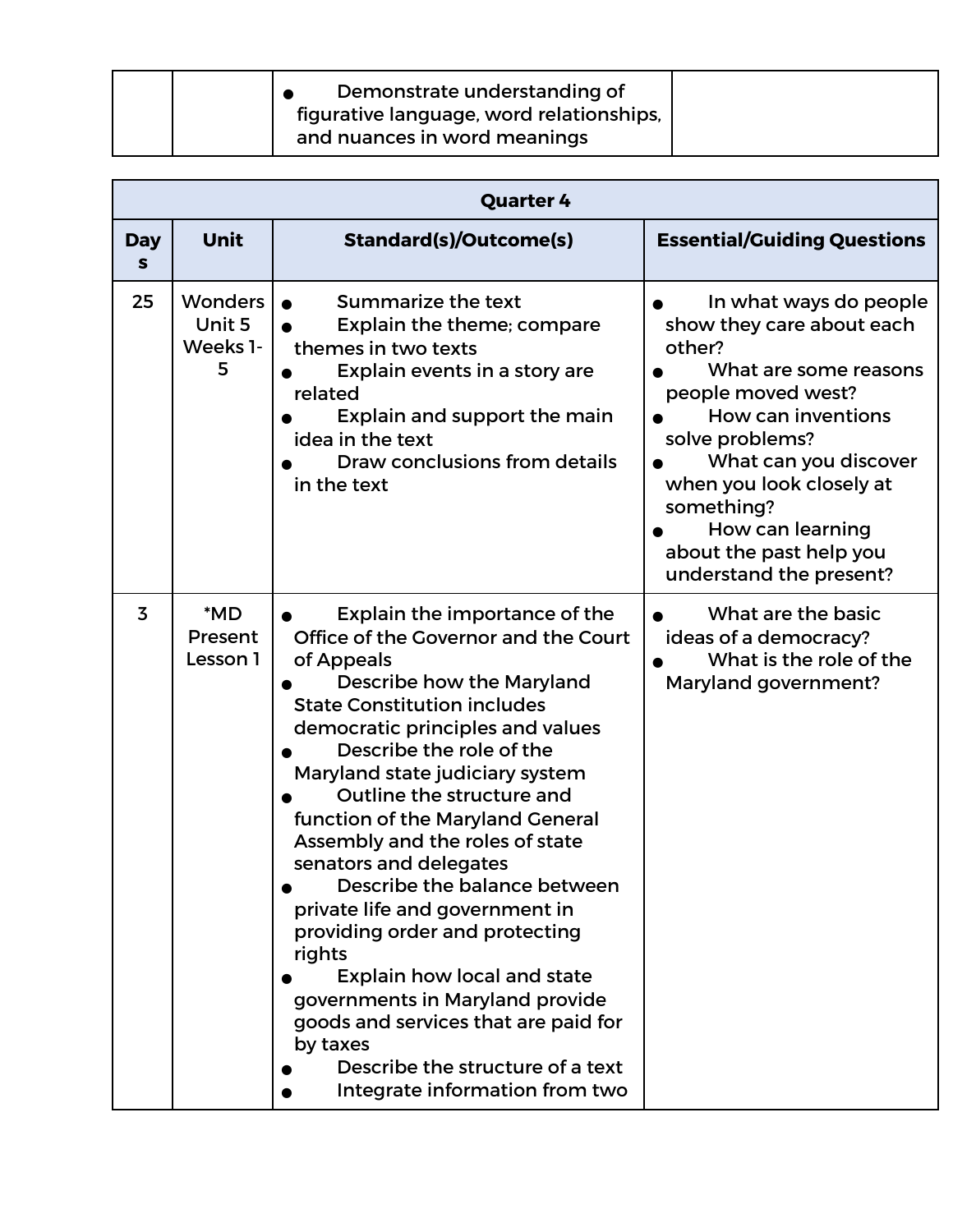|                |                            | texts on the same topic to write or<br>speak about the subject<br>knowledgeably                                                                                                                                                                                                                                                                                                                                                                                                                                                                                                                                                                                                               |                                                                                                                                          |
|----------------|----------------------------|-----------------------------------------------------------------------------------------------------------------------------------------------------------------------------------------------------------------------------------------------------------------------------------------------------------------------------------------------------------------------------------------------------------------------------------------------------------------------------------------------------------------------------------------------------------------------------------------------------------------------------------------------------------------------------------------------|------------------------------------------------------------------------------------------------------------------------------------------|
| 1              | *MD<br>Present<br>Lesson 2 | Identify various sources of<br>information available to citizens to<br>make political decisions<br>Analyze ways people can<br>participate in the political process<br>Describe responsibilities<br>associated with certain basic rights<br>of citizens and explain why these<br>responsibilities are important<br>Describe the rule of law and<br>explain how it impacts individuals<br>and groups<br><b>Explain the meaning and</b><br>purpose of taxes                                                                                                                                                                                                                                      | What are basic rights of<br>citizens of the United<br>States?<br>How do rights and<br>responsibilities impact<br>individuals and groups? |
| 3              | *MD<br>Present<br>Lesson 3 | Describe how scarcity and the<br>availability of economic resources<br>determine what is produced and the<br>effects on consumers<br>Give examples of how<br>governments' decision-making<br>affect economic growth and the<br>ability to provide jobs and services<br>Give examples of governments'<br>rules and laws that affect how<br>people in businesses work<br>Describe the concept of supply<br>and demand<br>Determine the main idea and<br>supporting details of a text<br>Refer to details in the text when<br>drawing inferences<br>Interpret information presented<br>visually, orally, or quantitatively and<br>explain how it contributes to and<br>understanding of the text | How does scarcity<br>affect economic decision-<br>making?                                                                                |
| $\overline{2}$ | *MD<br>Present<br>Lesson 4 | Identify opportunity cost of<br>economic decisions made by<br>individuals, businesses, and<br>governments<br>Explain the ways people can                                                                                                                                                                                                                                                                                                                                                                                                                                                                                                                                                      | How does scarcity<br>affect economic decision-<br>making?<br>How does education<br>affect income?                                        |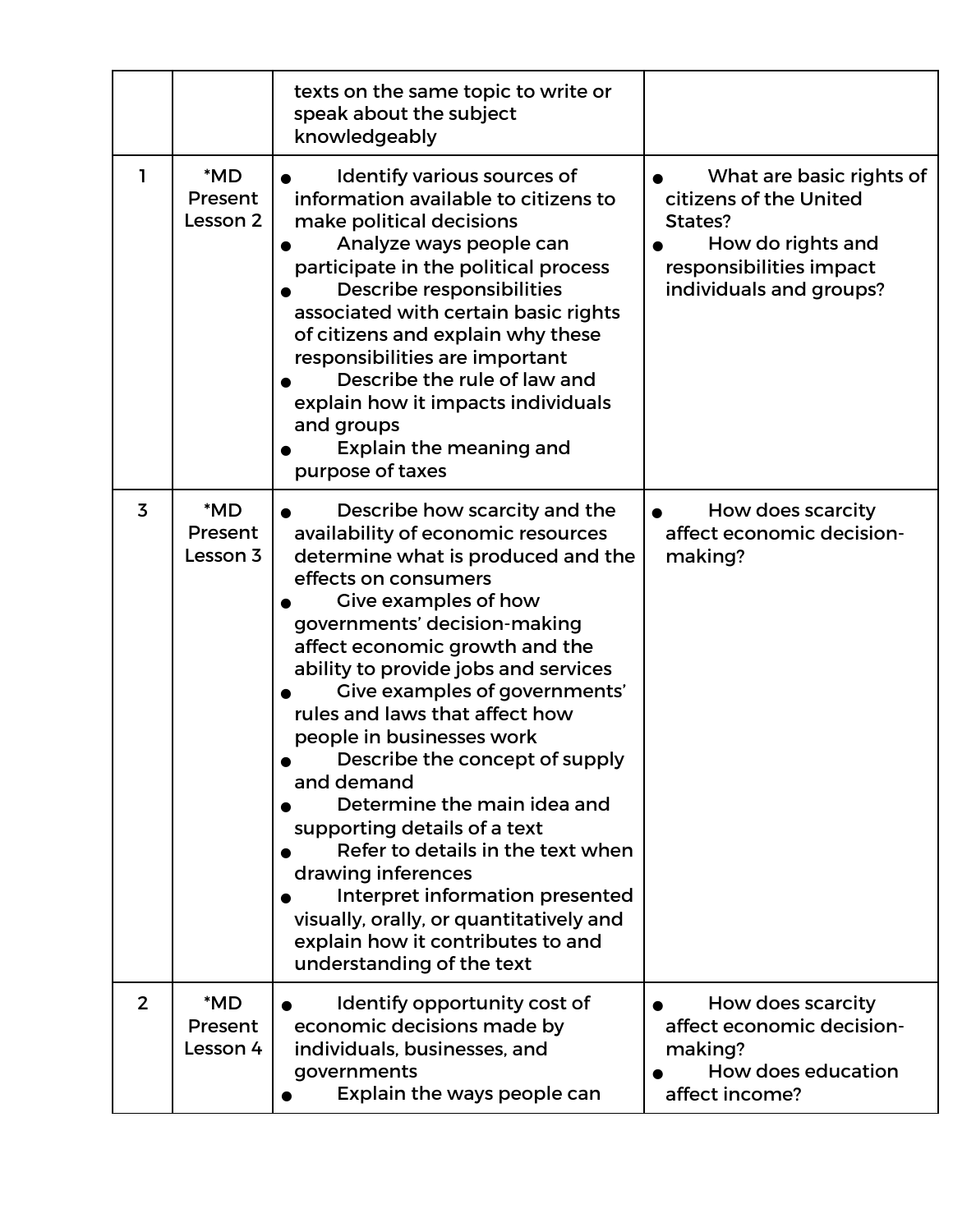|   |                            | make, spend, and save money<br>Generate a plain for earning<br>money for a good or service<br>Identify responsible financial<br>decisions<br><b>Explain the effects of financial</b><br>decisions<br>Describe how education<br>choices, interests, skills, and career<br>choices affect income<br>Determine the main idea and<br>supporting details of a text<br>Refer to details in the text when<br>drawing inferences<br>Determine the meaning of<br>general academic and domain-<br>specific words or phrases in a text<br>Integrate information from two<br>texts on the same topic to write or<br>speak about the subject<br>knowledgeably | What are ways that<br>people can make, spend,<br>and save money? |
|---|----------------------------|--------------------------------------------------------------------------------------------------------------------------------------------------------------------------------------------------------------------------------------------------------------------------------------------------------------------------------------------------------------------------------------------------------------------------------------------------------------------------------------------------------------------------------------------------------------------------------------------------------------------------------------------------|------------------------------------------------------------------|
| 4 | *MD<br>Present<br>Lesson 5 | Generate a plan for earning<br>money for a good or service<br>Identify person financial goals<br>Describe how income affects<br>spending<br>Describe steps involved in<br>investing<br>Recognize techniques and the<br>effects of advertising<br>Integrate information from two<br>texts on the same topic to write or<br>speak about the subject<br>knowledgeably<br>Interpret information presented<br>visually, orally, or quantitatively and<br>explain how it contributes to and<br>understanding of the text<br>Determine the meaning of<br>general academic and domain-<br>specific words or phrases in a text                            | What are ways that<br>people can make, spend,<br>and save money? |
| 6 | *MD<br>Present             | <b>Explain the effect regional</b><br>interests have on shaping                                                                                                                                                                                                                                                                                                                                                                                                                                                                                                                                                                                  | How has conflict<br>affected Maryland today?                     |